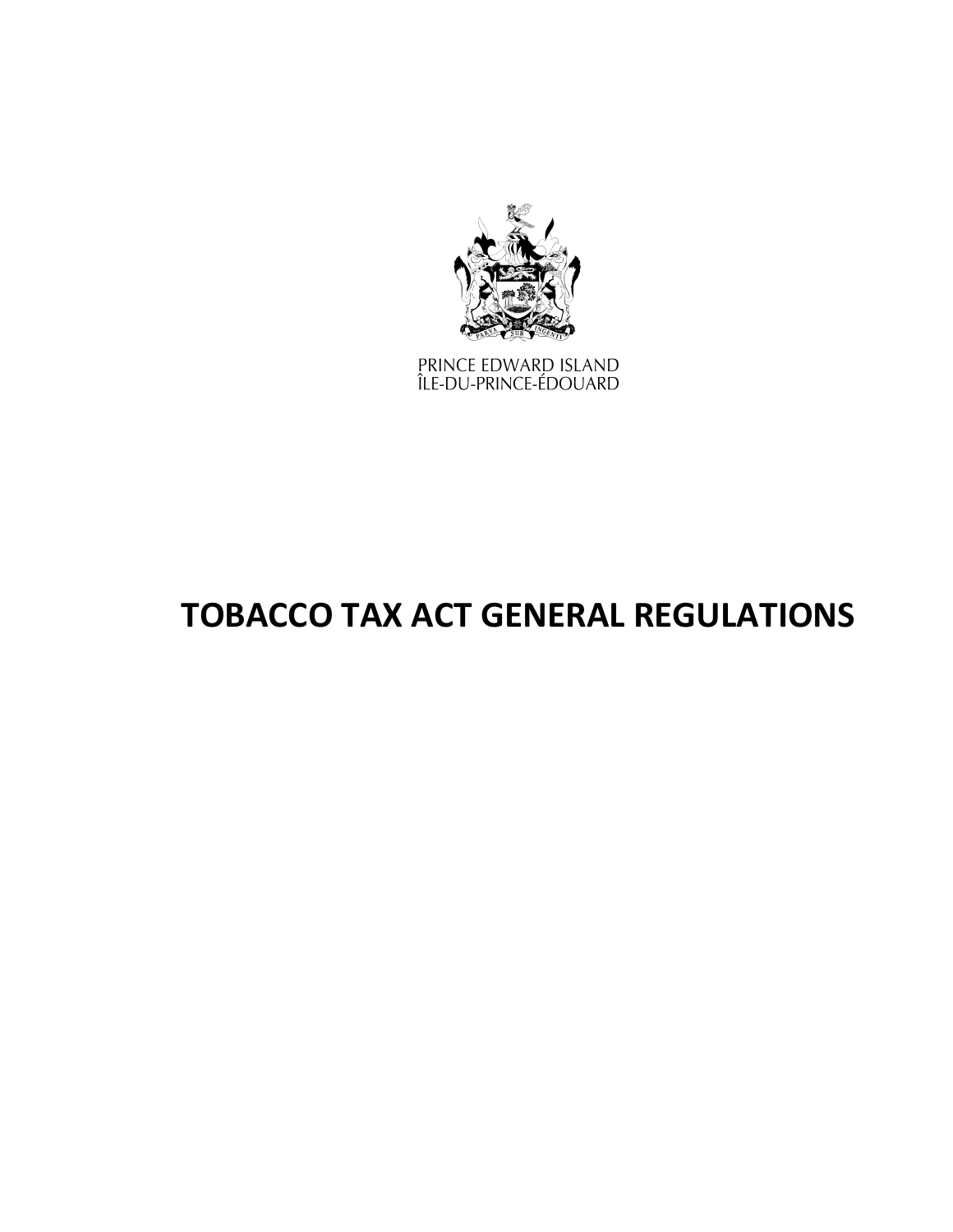### **PLEASE NOTE**

This document, prepared by the *[Legislative](http://www.gov.pe.ca/jps/index.php3?number=1027247) Counsel Office*, is an office consolidation of this regulation, current to April 1, 2012. It is intended for information and reference purposes only.

This document is *not* the official version of these regulations. The regulations and the amendments printed in the *Royal Gazette* should be consulted on the Prince Edward Island Government web site to determine the authoritative text of these regulations.

For more information concerning the history of these regulations, please see the *[Table of Regulations](https://www.princeedwardisland.ca/sites/default/files/publications/leg_table_acts.pdf)* on the Prince Edward Island Government web site (www.princeedwardisland.ca).

If you find any errors or omissions in this consolidation, please contact:

*Legislative Counsel Office Tel: (902) 368-4292 Email: legislation@gov.pe.ca*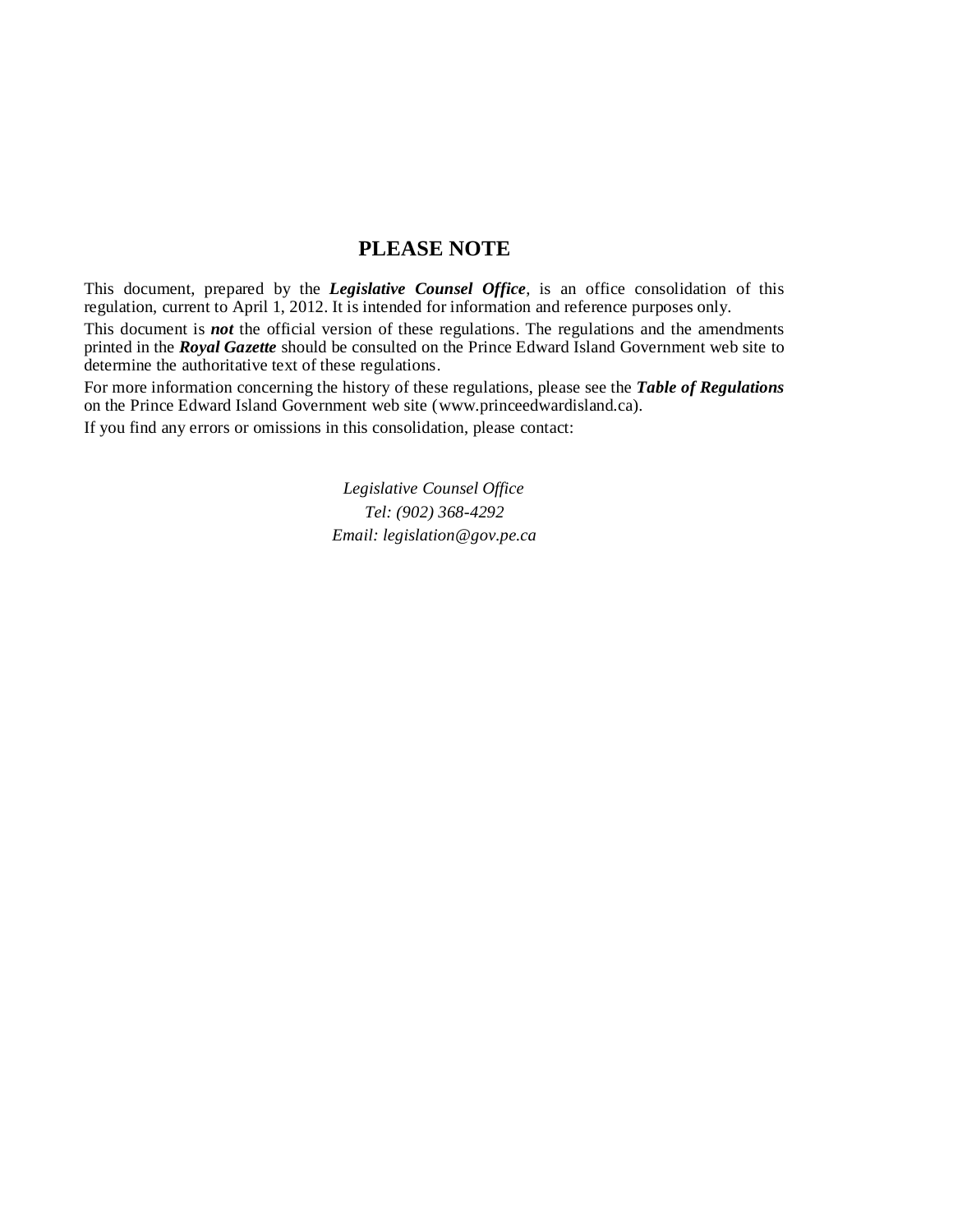

#### **TOBACCO TAX ACT Chapter T-3.11**

## **GENERAL REGULATIONS**

Pursuant to section 33 of the *Tobacco Tax Act* R.S.P.E.I. 1988, Cap. T-3.11, Council made the following regulations:

#### **1. Definitions**

- (1) In these regulations
	- (a) "**Act**" means the *Tobacco Tax Act* R.S.P.E.I 1988, Cap. T-3.11;
	- (b) "**carton**" means a container in the form of wrapper or paperboard box in which 15 or fewer packs of cigarettes are packed or in which 200 or fewer pre-proportioned tobacco sticks are packed;
	- (c) "**case**" means a container in which
		- (i) 25 or more cartons of cigarettes are packed,
		- (ii) 20 or more kits of pre-proportioned tobacco sticks are packed, or
		- (iii) 10 or more packages of fine-cut tobacco are packed;
	- (d) "**cigarettes**" includes pre-proportioned tobacco sticks;
	- (d.1) "**fine-cut tobacco**" means tobacco other than cigarettes, pre-portioned tobacco sticks, cigars, pipe, snuff, chew and unprocessed tobacco;
	- (e) "**pack of cigarettes**" means a container in which no fewer than 20 cigarettes and no more than 30 cigarettes are packed;
	- (f) "**pack of fine-cut tobacco**" means a container in which no more than 400 grams of fine-cut tobacco are packed.

#### **Definitions for purposes of the Act and these regulations**

- (2) For the purposes of the Act and these regulations,
	- (a) "**marked**" means, in respect of a package, that a marking is affixed to or stamped, impressed, printed or marked on, or indented into, the package, for the purpose of indicating that the tax required to be paid under the Act has been paid, and "**mark**", in respect of a package, has a corresponding meaning;
	- (b) "**tobacco marking**" means,
		- (i) in respect of a pack of cigarettes or a pack of fine-cut tobacco, a marking required by clause 4(a),
		- (ii) in respect of a carton, a marking comprised of the text required by clause 4(b) and that complies with subclauses (i) to (vi) of that clause, and